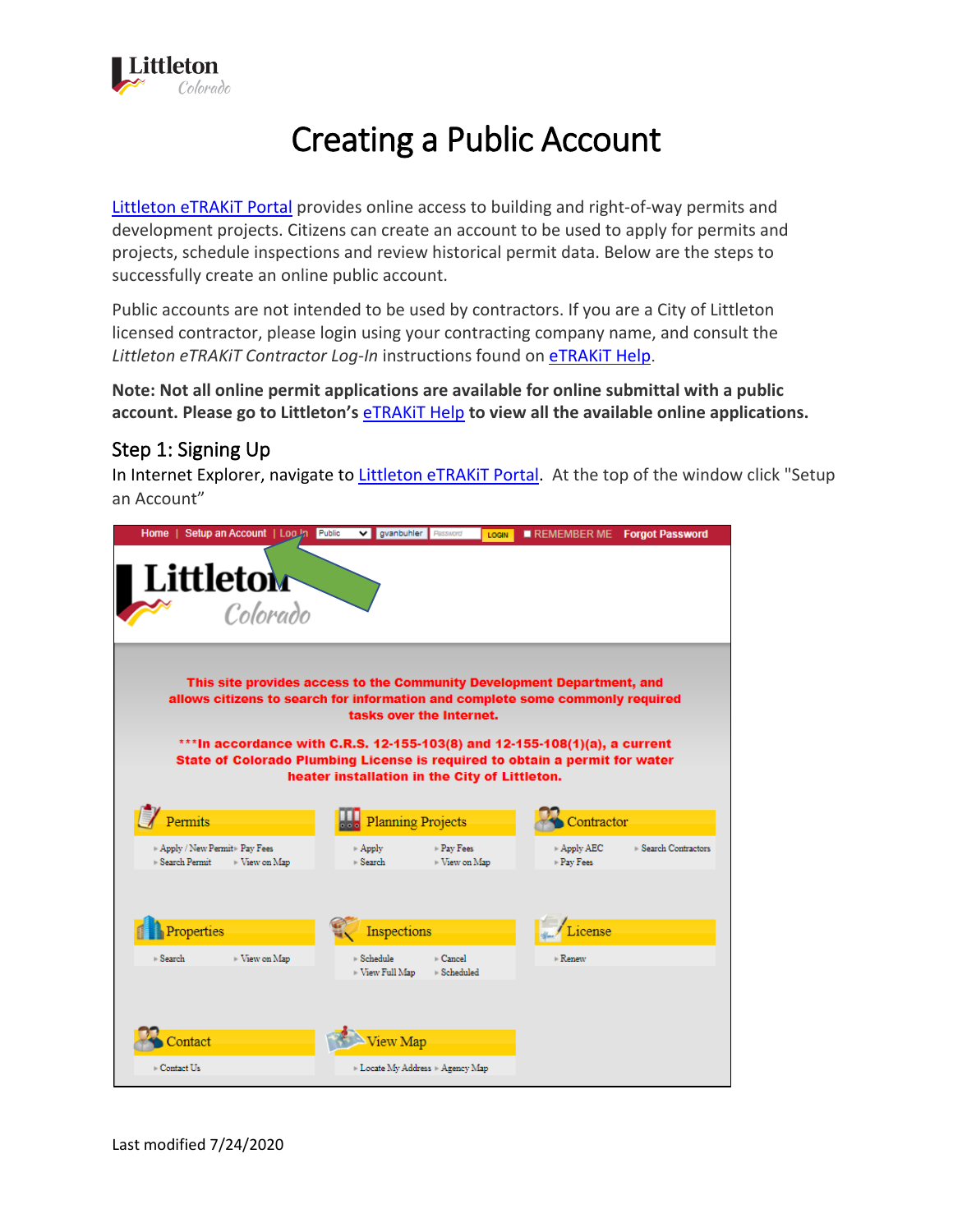

# Step 2: Complete Online Form

Complete all the information in the form. Fields that have an asterisk (\*) next to them indicates that they are required. When finished, click "Create Account".